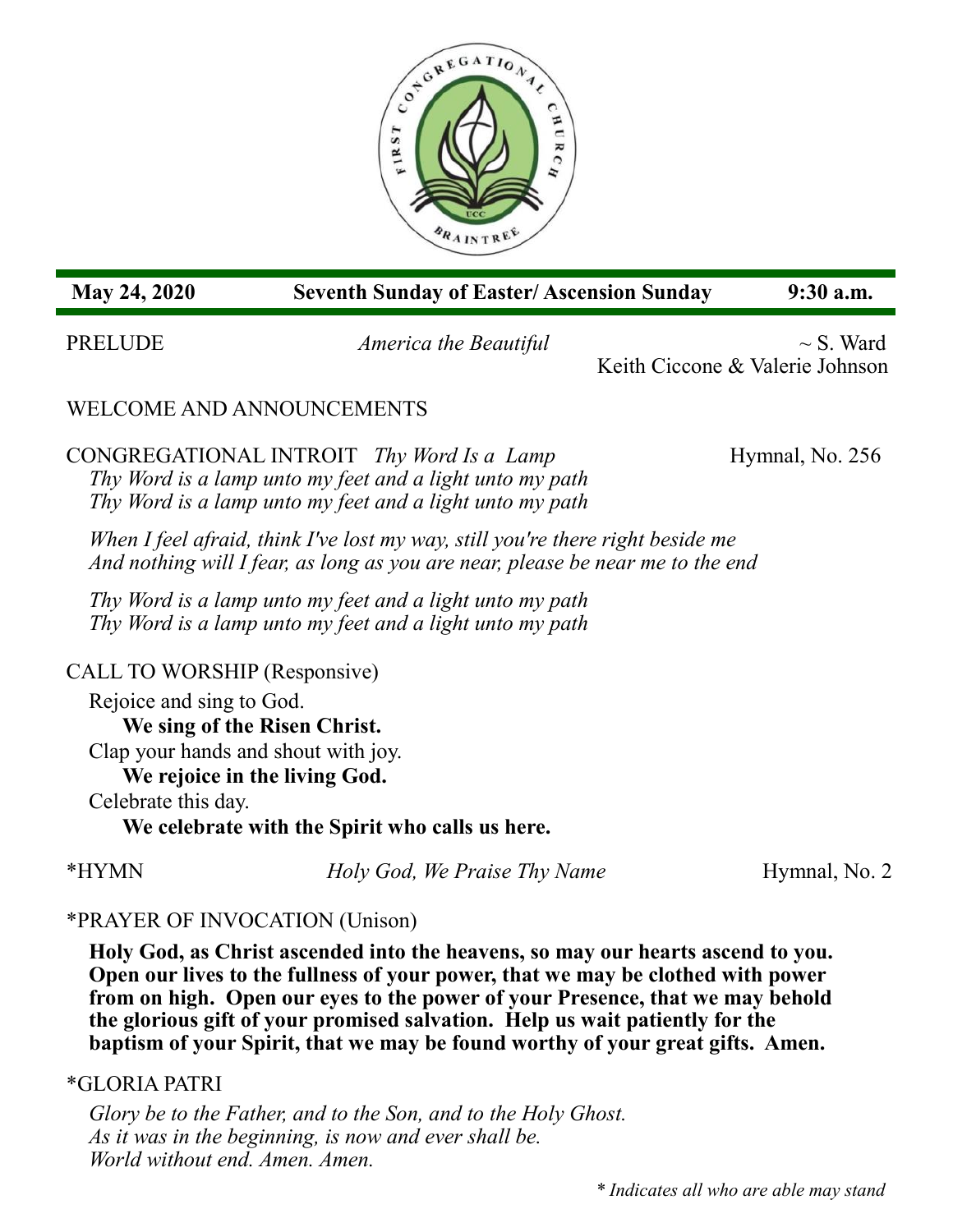ANTHEM *Blest Are They* ~ D. Haas Keith Ciccone & Valerie Johnson

SCRIPTURE READING Acts 1:6-14

SERMON "To the Ends of the Earth**"** Pastor Suzy Aja Burba

# MUSIC RESPONSE

### PASTORAL PRAYER

### LORD'S PRAYER

**Our Father, who art in heaven, hallowed be Thy name. Thy kingdom come, Thy will be done on earth as it is in heaven. Give us this day our daily bread, and forgive us our debts, as we forgive our debtors. And lead us not into temptation, but deliver us from evil. For Thine is the kingdom and the power and the glory for ever. Amen.**

HYMN *Blessed Assurance* Hymnal, No. 359

### INVITATION TO OFFERING

### **\*DOXOLOGY**

*Praise God, from whom all blessings flow. Praise Him, all creatures, here, below. Praise Him, above, ye heav'nly hosts. Praise Father, Son and Holy Ghost. Amen.*

### **\*PRAYER OF DEDICATION**

**With joy, we bring our gifts. With joy, we offer our lives. May the offering of our gifts and our very selves bring joy throughout the world. Amen.**

\*HYMN *Christ, Whose Glory Fills the Skies* Hymnal, No. 155

### SERENITY PRAYER *~ Reinhold Niebuhr*

**God grant me the serenity to accept the things I cannot change, courage to change the things I can, and wisdom to know the difference. Living one day at a time, enjoying one moment at a time, accepting hardships as the pathway to peace, taking as Jesus did, this sinful world as it is, not as I would have it, trusting that he will make all things right if I surrender to his will; that I may be reasonably happy in this life and supremely happy with him forever in the next. Amen.** 

**BENEDICTION** 

POSTLUDE *Battle Hymn of the Republic* ~ J.W. Howe

Keith Ciccone, piano